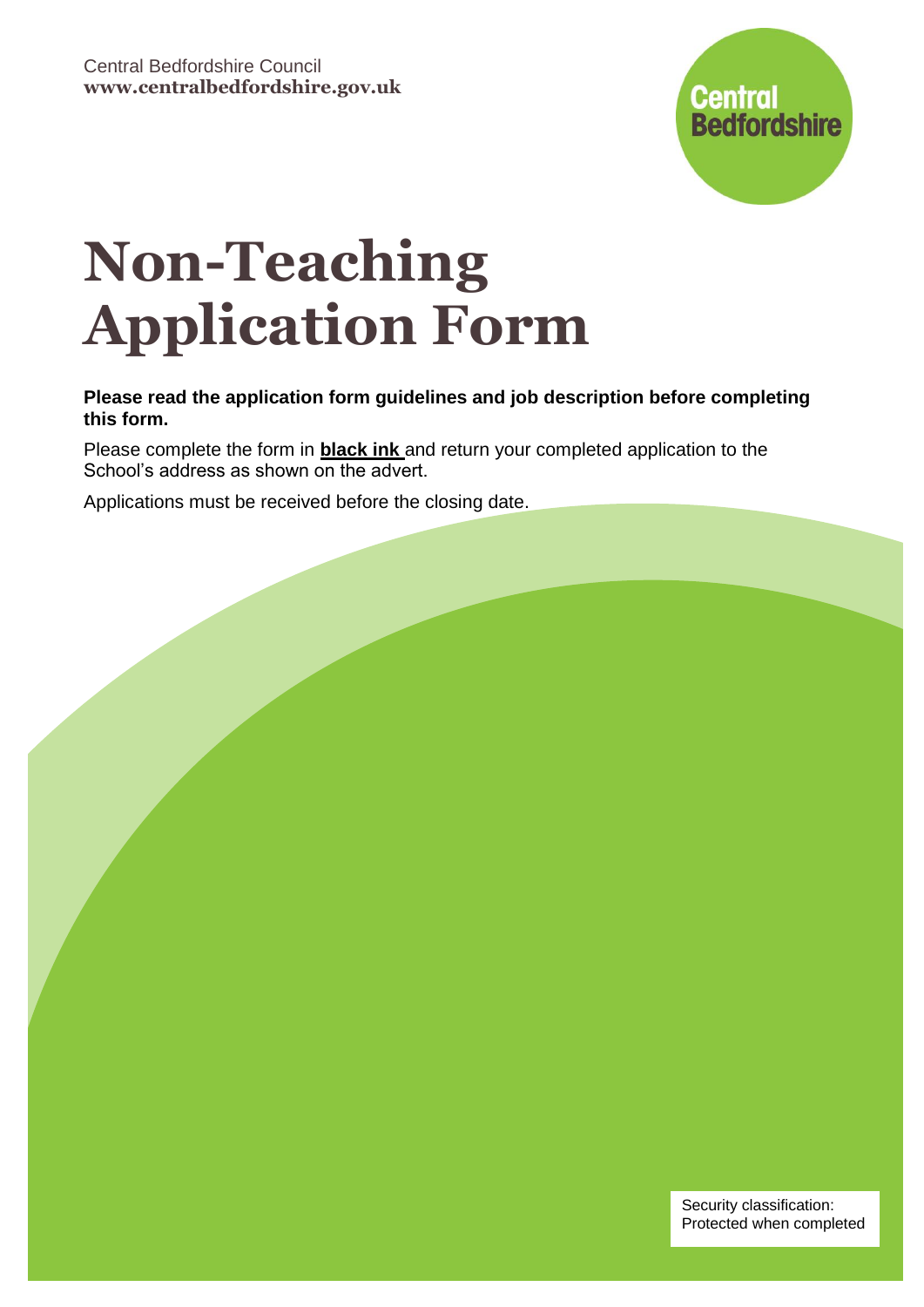| <b>Job application details:</b>                                                                                                                                                                                                                                                                                                                                                                                                                                                                                                          |    |                                        |            |                              |                        |           |                               |  |
|------------------------------------------------------------------------------------------------------------------------------------------------------------------------------------------------------------------------------------------------------------------------------------------------------------------------------------------------------------------------------------------------------------------------------------------------------------------------------------------------------------------------------------------|----|----------------------------------------|------------|------------------------------|------------------------|-----------|-------------------------------|--|
| <b>Job title:</b>                                                                                                                                                                                                                                                                                                                                                                                                                                                                                                                        |    |                                        |            | number:                      | Job reference          |           |                               |  |
| Title:                                                                                                                                                                                                                                                                                                                                                                                                                                                                                                                                   | Dr | Mr                                     | <b>Mrs</b> |                              | <b>Miss</b>            | <b>Ms</b> | Other:                        |  |
| <b>First name:</b>                                                                                                                                                                                                                                                                                                                                                                                                                                                                                                                       |    |                                        |            | name:                        | Surname/family         |           |                               |  |
| Home phone<br>number:                                                                                                                                                                                                                                                                                                                                                                                                                                                                                                                    |    |                                        |            | <b>Work phone</b><br>number: |                        |           |                               |  |
| <b>Mobile phone</b>                                                                                                                                                                                                                                                                                                                                                                                                                                                                                                                      |    |                                        |            |                              | <b>Preferred phone</b> |           |                               |  |
| number:<br><b>Email address:</b><br>(We use this for all<br>future contact)                                                                                                                                                                                                                                                                                                                                                                                                                                                              |    |                                        |            | number:                      |                        |           |                               |  |
| <b>Address:</b>                                                                                                                                                                                                                                                                                                                                                                                                                                                                                                                          |    |                                        |            |                              |                        |           |                               |  |
| <b>County:</b>                                                                                                                                                                                                                                                                                                                                                                                                                                                                                                                           |    |                                        |            | Postcode:                    |                        |           |                               |  |
| Where did you<br>hear about/see<br>this vacancy?                                                                                                                                                                                                                                                                                                                                                                                                                                                                                         |    |                                        |            |                              |                        |           |                               |  |
| Education/qualification(s)                                                                                                                                                                                                                                                                                                                                                                                                                                                                                                               |    |                                        |            |                              |                        |           |                               |  |
| Please enter all qualifications you have taken from GCSE (or equivalent) onwards including the grades<br>awarded, including fails and resits. For non-UK qualifications please provide the original results, not the<br>UK equivalents. If you are currently working towards a qualification, please enter the details requested<br>below and indicate the grade you have been predicted. Please note that if you are shortlisted for<br>interview you will be required to bring proof of your relevant qualifications to the interview. |    |                                        |            |                              |                        |           |                               |  |
| Name and location of<br>school/college/university                                                                                                                                                                                                                                                                                                                                                                                                                                                                                        |    | <b>Dates attended</b><br>$(from - to)$ |            | <b>Qualification(s)</b>      |                        |           | <b>Result gained/expected</b> |  |
|                                                                                                                                                                                                                                                                                                                                                                                                                                                                                                                                          |    |                                        |            |                              |                        |           |                               |  |
|                                                                                                                                                                                                                                                                                                                                                                                                                                                                                                                                          |    |                                        |            |                              |                        |           |                               |  |
|                                                                                                                                                                                                                                                                                                                                                                                                                                                                                                                                          |    |                                        |            |                              |                        |           |                               |  |
|                                                                                                                                                                                                                                                                                                                                                                                                                                                                                                                                          |    |                                        |            |                              |                        |           |                               |  |
|                                                                                                                                                                                                                                                                                                                                                                                                                                                                                                                                          |    |                                        |            |                              |                        |           |                               |  |
|                                                                                                                                                                                                                                                                                                                                                                                                                                                                                                                                          |    |                                        |            |                              |                        |           |                               |  |
|                                                                                                                                                                                                                                                                                                                                                                                                                                                                                                                                          |    |                                        |            |                              |                        |           |                               |  |
|                                                                                                                                                                                                                                                                                                                                                                                                                                                                                                                                          |    |                                        |            |                              |                        |           |                               |  |
|                                                                                                                                                                                                                                                                                                                                                                                                                                                                                                                                          |    |                                        |            |                              |                        |           |                               |  |
|                                                                                                                                                                                                                                                                                                                                                                                                                                                                                                                                          |    |                                        |            |                              |                        |           |                               |  |
|                                                                                                                                                                                                                                                                                                                                                                                                                                                                                                                                          |    |                                        |            |                              |                        |           |                               |  |
|                                                                                                                                                                                                                                                                                                                                                                                                                                                                                                                                          |    |                                        |            |                              |                        |           |                               |  |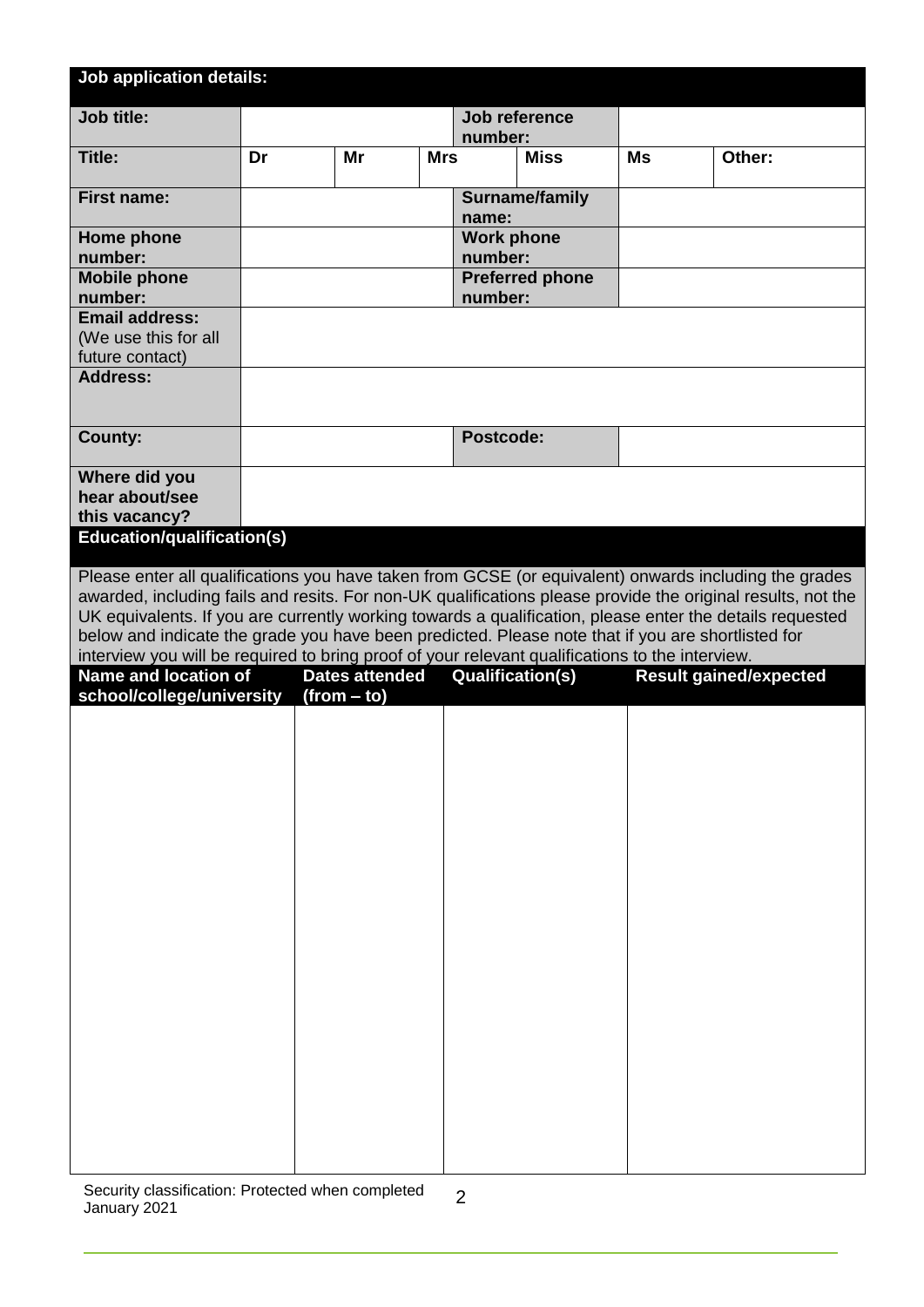| <b>Training courses:</b>                                                                                                                                                                                             |                       |                         |  |                               |  |  |
|----------------------------------------------------------------------------------------------------------------------------------------------------------------------------------------------------------------------|-----------------------|-------------------------|--|-------------------------------|--|--|
| Please provide details of any relevant training courses you have attended within the last five years<br>including title of course and approximate date.                                                              |                       |                         |  |                               |  |  |
| <b>Title of course</b>                                                                                                                                                                                               | <b>Dates attended</b> | <b>Qualification(s)</b> |  | <b>Result gained/expected</b> |  |  |
|                                                                                                                                                                                                                      | (from – to)           |                         |  |                               |  |  |
|                                                                                                                                                                                                                      |                       |                         |  |                               |  |  |
|                                                                                                                                                                                                                      |                       |                         |  |                               |  |  |
|                                                                                                                                                                                                                      |                       |                         |  |                               |  |  |
|                                                                                                                                                                                                                      |                       |                         |  |                               |  |  |
|                                                                                                                                                                                                                      |                       |                         |  |                               |  |  |
|                                                                                                                                                                                                                      |                       |                         |  |                               |  |  |
|                                                                                                                                                                                                                      |                       |                         |  |                               |  |  |
|                                                                                                                                                                                                                      |                       |                         |  |                               |  |  |
|                                                                                                                                                                                                                      |                       |                         |  |                               |  |  |
|                                                                                                                                                                                                                      |                       |                         |  |                               |  |  |
| <b>Employment history:</b>                                                                                                                                                                                           |                       |                         |  |                               |  |  |
|                                                                                                                                                                                                                      |                       |                         |  |                               |  |  |
| Please give details of your full employment history in date order starting with the most recent first. If<br>you are applying to work with children / vulnerable groups you must list all employment, career breaks, |                       |                         |  |                               |  |  |
| and periods of unemployment, education and voluntary work since leaving secondary education<br>without any gaps.                                                                                                     |                       |                         |  |                               |  |  |
| For roles not working with children / vulnerable groups please list your full employment history for the                                                                                                             |                       |                         |  |                               |  |  |
| past ten years starting with the most recent and working backwards. You should also list any roles you<br>have held that are relevant to the post you are applying for prior to this time.                           |                       |                         |  |                               |  |  |
| Please use an additional sheet if necessary remembering to write your name and the job reference                                                                                                                     |                       |                         |  |                               |  |  |
| number at the top.<br><b>Company or</b>                                                                                                                                                                              | Job title             | <b>Employment date</b>  |  | <b>Reason for</b>             |  |  |
| organisation's name                                                                                                                                                                                                  |                       | (DD/MM/YY to DD/MM/YY)  |  | <b>leaving</b>                |  |  |
|                                                                                                                                                                                                                      |                       |                         |  |                               |  |  |
|                                                                                                                                                                                                                      |                       |                         |  |                               |  |  |
|                                                                                                                                                                                                                      |                       |                         |  |                               |  |  |
|                                                                                                                                                                                                                      |                       |                         |  |                               |  |  |
|                                                                                                                                                                                                                      |                       |                         |  |                               |  |  |
|                                                                                                                                                                                                                      |                       |                         |  |                               |  |  |
|                                                                                                                                                                                                                      |                       |                         |  |                               |  |  |
|                                                                                                                                                                                                                      |                       |                         |  |                               |  |  |
|                                                                                                                                                                                                                      |                       |                         |  |                               |  |  |
|                                                                                                                                                                                                                      |                       |                         |  |                               |  |  |
|                                                                                                                                                                                                                      |                       |                         |  |                               |  |  |
|                                                                                                                                                                                                                      |                       |                         |  |                               |  |  |
|                                                                                                                                                                                                                      |                       |                         |  |                               |  |  |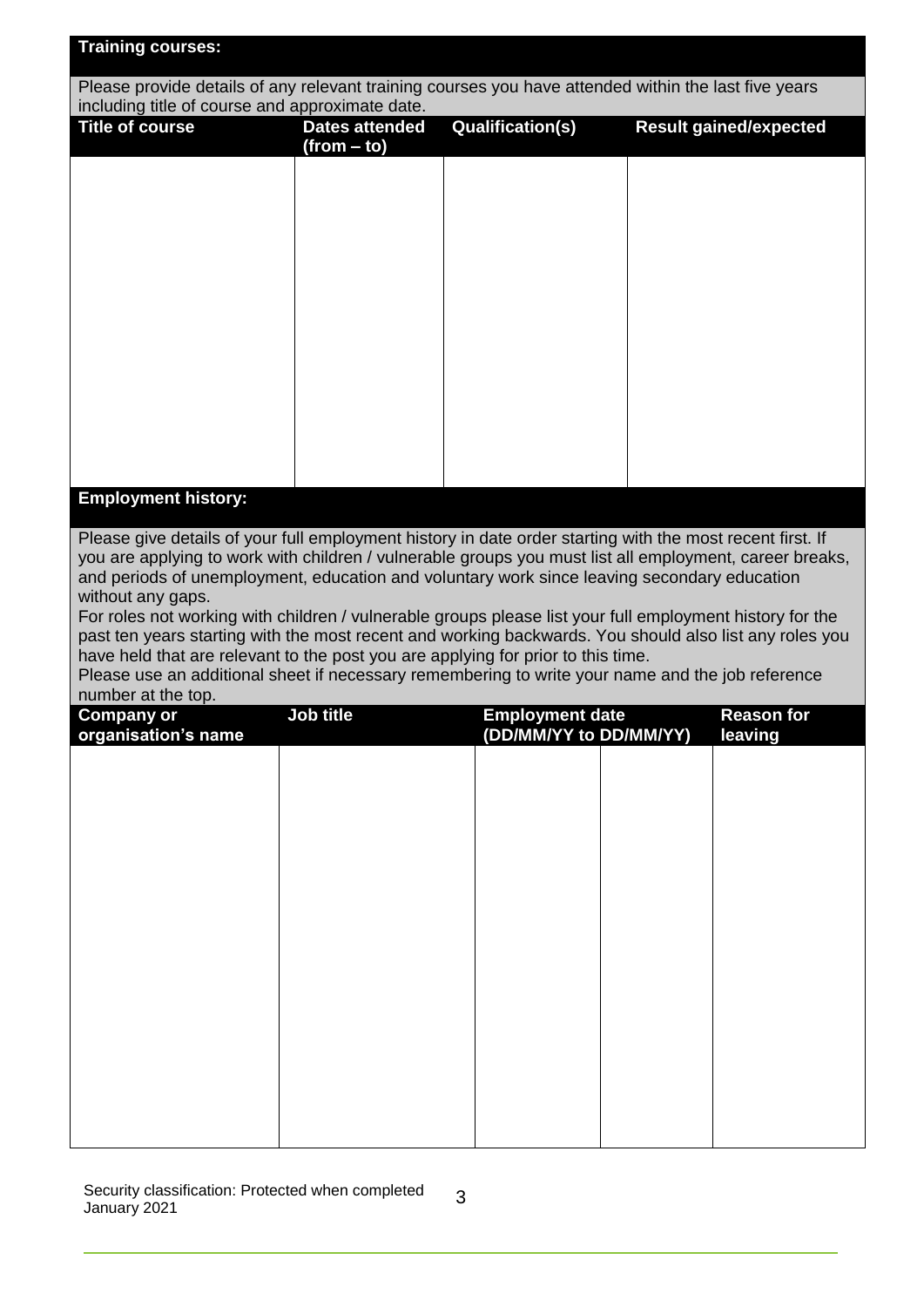**Please explain here any gaps in your employment history:**

### **Your application:**

This section forms the main body of your application. Please demonstrate in each boxed section below, with examples, how you meet each one of the essential criteria described in the person specification (this is listed in the job description).

Additional sheets may be used if required up to a maximum of 10,000 characters (this equates to 3/4 sheets of typed A4 paper using size 12 font). Please remember to put your full name and the reference number for the job you are applying for on top of each additional sheet.

**In this box please provide examples to demonstrate how your qualifications meet the essential criteria for this role.**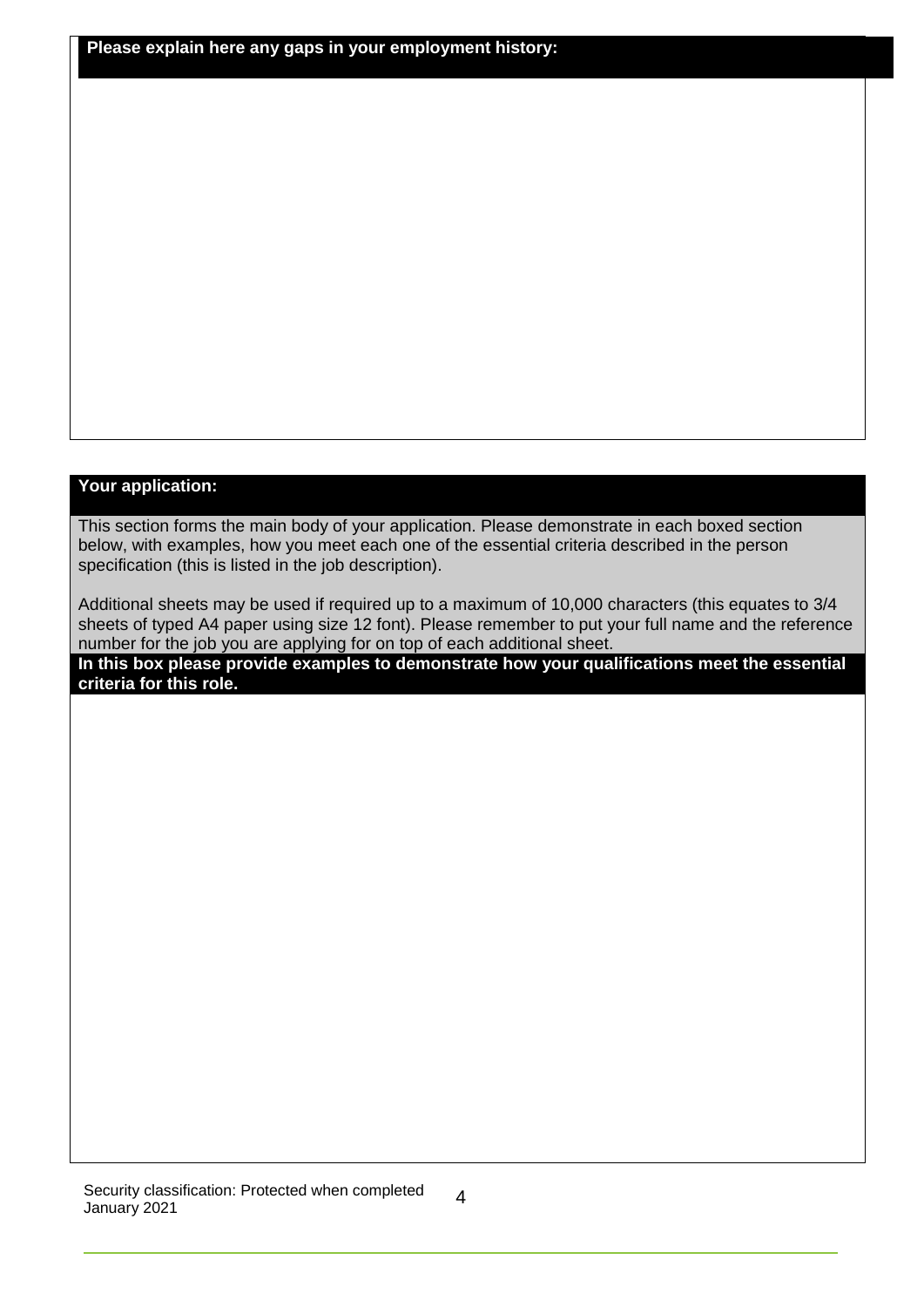**In this box please provide examples to demonstrate how your relevant experience meets the essential criteria for this role.**

**Relevant experience continued:**

**In this box please provide examples to demonstrate how your skills and abilities meet the essential criteria for this role.**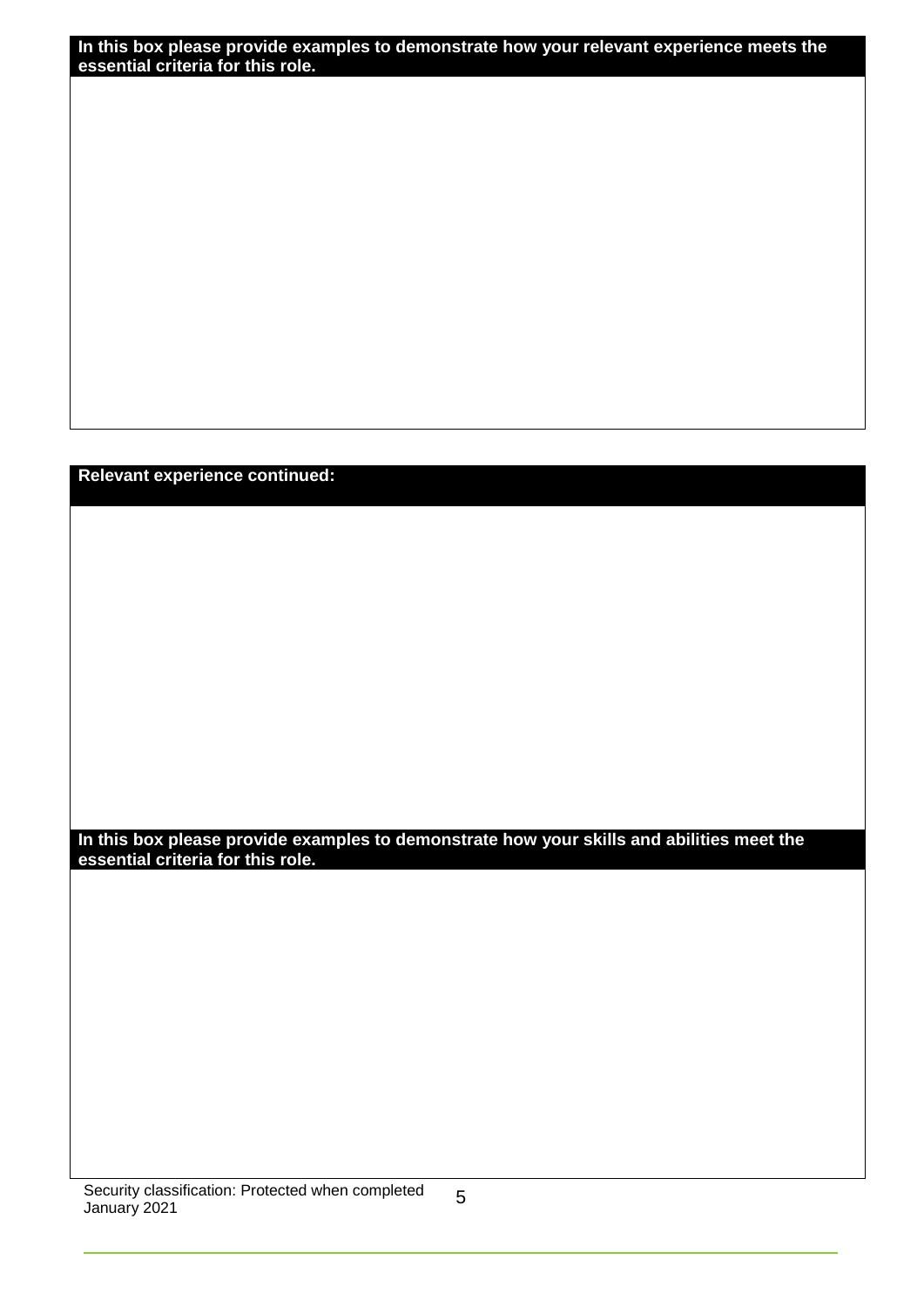| <b>Skills and abilities continued:</b> |  |
|----------------------------------------|--|
|                                        |  |

#### **In this box please provide examples to demonstrate how your behaviours meet the essential criteria for this role.**

# **References:**

Please provide the names of **two referees** who can provide professional or academic references. The first must be **your present or most recent employer / voluntary organisation**. The person you name must hold a managerial or human resources position in that organisation and have access to your records. **Please ensure that you provide an email address wherever possible** as this greatly speeds up the recruitment process.

Central Bedfordshire Council is committed to safeguarding and promoting the welfare of children, young people and adults at risk and expects all employees, volunteers and contractors to share this commitment. For roles working with children and / or adults at risk we will take up references prior to interview. If you do not wish us to take up a reference from your current employer please provide a third referee so that we still have two references prior to the interview.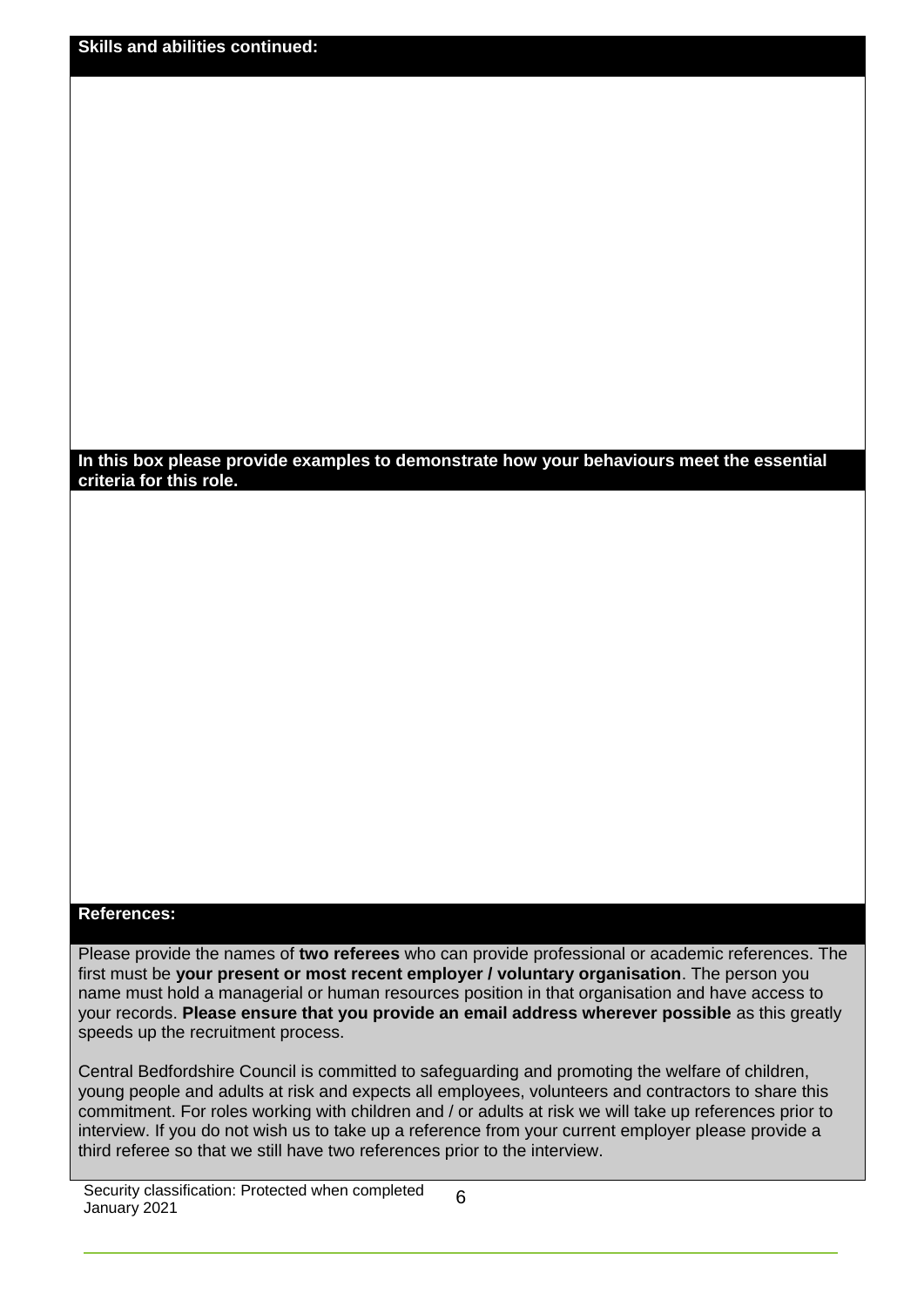**Satisfactory references must be obtained before any formal offer can be confirmed.** If you are applying for a role working with children or adults at risk and you are not currently working with these groups but have done so in the past, you must nominate a referee from an organisation where you were employed to work with children or adults at risk. The referees will be asked if you have any live disciplinary offences and also about any "time expired" disciplinary offences relating to children. In addition, they will be asked if you have been subject to any child protection or vulnerable adult protection concerns, and the outcome of any such enquiry or disciplinary procedure.

# **Central Bedfordshire Council reserves the right to request a reference from any organisation with which you have been associated**.

| <b>Reference 1:</b>                                                                                                                                           |                                      |            |           |  |  |
|---------------------------------------------------------------------------------------------------------------------------------------------------------------|--------------------------------------|------------|-----------|--|--|
| Referee's name:                                                                                                                                               | <b>Job title:</b>                    |            |           |  |  |
| Organisation's                                                                                                                                                | <b>Relationship to</b>               |            |           |  |  |
| name & address:                                                                                                                                               | you: (e.g. Line                      |            |           |  |  |
| <b>Work phone</b>                                                                                                                                             | manager/HR)<br><b>Email address:</b> |            |           |  |  |
| number:                                                                                                                                                       |                                      |            |           |  |  |
| Can we contact this referee prior to interview?                                                                                                               |                                      | Yes        | <b>No</b> |  |  |
| <b>Reference 2:</b>                                                                                                                                           |                                      |            |           |  |  |
| Referee's name:                                                                                                                                               | <b>Job title:</b>                    |            |           |  |  |
| Organisation's                                                                                                                                                | <b>Relationship to</b>               |            |           |  |  |
| name & address:                                                                                                                                               | you: (e.g. Line                      |            |           |  |  |
| <b>Work phone</b>                                                                                                                                             | manager/HR)<br><b>Email address:</b> |            |           |  |  |
| number:                                                                                                                                                       |                                      |            |           |  |  |
| Can we contact this referee prior to interview?                                                                                                               |                                      | <b>Yes</b> | <b>No</b> |  |  |
| <b>Reference 3:</b>                                                                                                                                           |                                      |            |           |  |  |
| Referee's name:                                                                                                                                               | Job title:                           |            |           |  |  |
|                                                                                                                                                               |                                      |            |           |  |  |
| Organisation's                                                                                                                                                | <b>Relationship to</b>               |            |           |  |  |
| name & address:                                                                                                                                               | you: (e.g. Line                      |            |           |  |  |
| <b>Work phone</b>                                                                                                                                             | manager/HR)<br><b>Email address:</b> |            |           |  |  |
| number:                                                                                                                                                       |                                      |            |           |  |  |
| Can we contact this referee prior to interview?                                                                                                               |                                      | <b>Yes</b> | <b>No</b> |  |  |
| <b>Further Information:</b>                                                                                                                                   |                                      |            |           |  |  |
| 1. Are you, to your knowledge, related to or do you have a close relationship<br><b>Yes</b><br><b>No</b>                                                      |                                      |            |           |  |  |
| with any member, officer or school governor of the council?                                                                                                   |                                      |            |           |  |  |
| 2. Are you subject to any legal restrictions in respect of your employment in<br><b>Yes</b><br><b>No</b>                                                      |                                      |            |           |  |  |
| the UK? You will be required at interview to provide evidence of your                                                                                         |                                      |            |           |  |  |
| eligibility to work in the UK and any information given may be checked with<br>the Home Office or the Immigration Service.                                    |                                      |            |           |  |  |
| The amendments to the Rehabilitation of Offenders Act 1974 (exceptions) Order 1975 (2013 and 2020)                                                            |                                      |            |           |  |  |
| provides that when applying for certain jobs and activities, certain convictions and cautions are                                                             |                                      |            |           |  |  |
| considered 'protected'. This means that they do not need to be disclosed to employers, and if they are<br>disclosed, employers cannot take them into account. |                                      |            |           |  |  |
|                                                                                                                                                               |                                      |            |           |  |  |
| Further guidance can be found from GOV.UK about whether a conviction or caution should be<br>disclosed.                                                       |                                      |            |           |  |  |
| A safeguarding requirement for the school when recruiting is to ensure we appoint those who are                                                               |                                      |            |           |  |  |